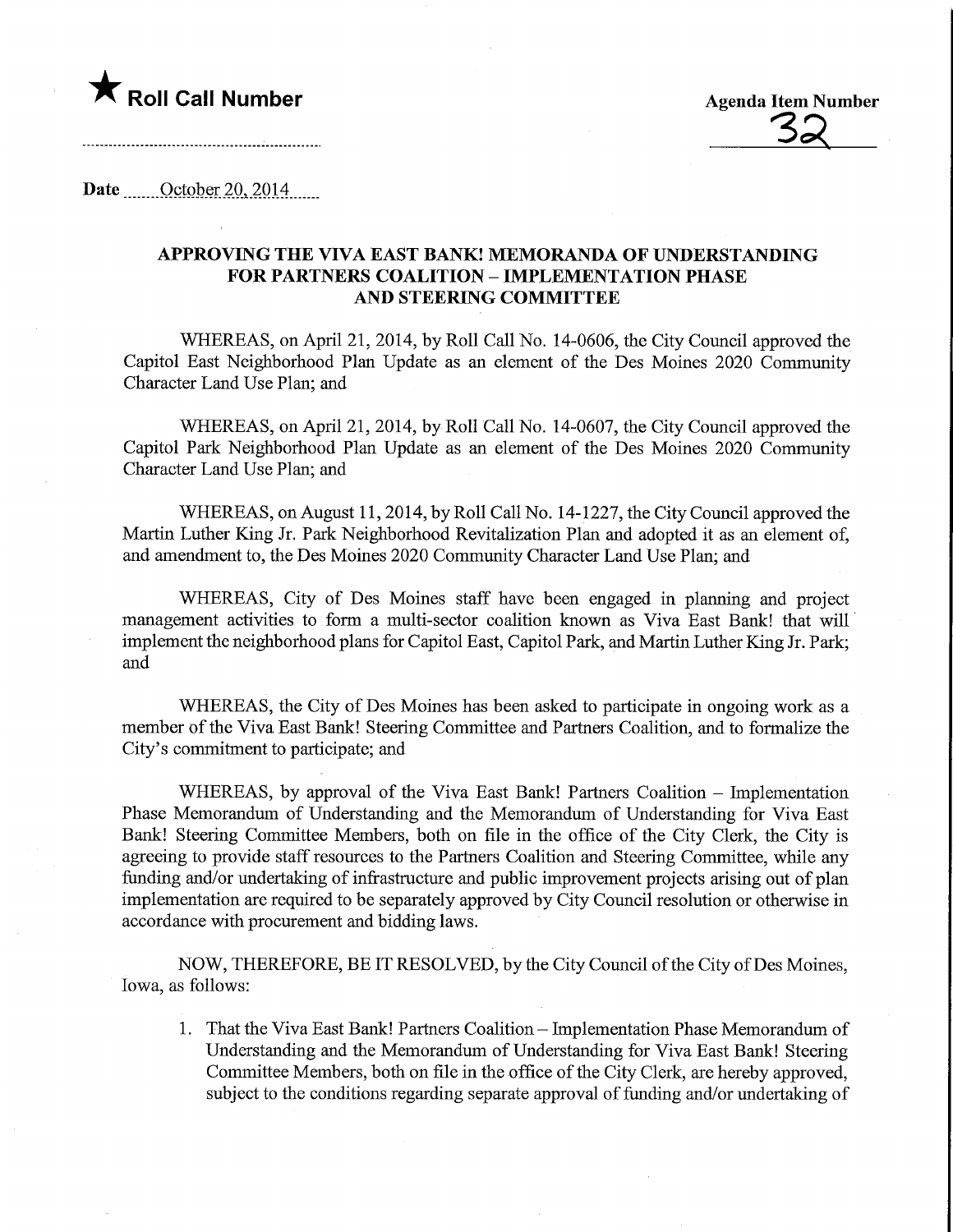

**Agenda Item Number** 

### Date <u>Cotober 20</u>, 2014

infrastructure and public improvement projects arising out of plan implementation as set forth above.

- 2. That the City Manager is hereby authorized and directed to sign the Viva East Bank! Partners Coalition - Implementation Phase Memorandum of Understanding and the Memorandum of Understanding for Viva East Bank! Steering Committee Members, both on file in the office of the City Clerk, and the Community Development Department is directed to administer said Memoranda.
- 3. That the City Manager or his designee are further authorized and directed to select and designate the City's staff representative(s) on the Viva East Bank! Steering Committee, and Department Directors are directed to select staff representatives to participate in the Viva East Bank! implementation phase process upon the request of the City Manager or his designee.

(Council Communication No.  $14-509$ )

1 APPROVEL enna K. Frank, Assistant City Attorney

| <b>COUNCIL ACTION</b> | <b>YEAS</b> | <b>NAYS</b> | <b>PASS</b> | <b>ABSENT</b>   | <b>CERTIFICATE</b>                                                                                         |  |  |  |
|-----------------------|-------------|-------------|-------------|-----------------|------------------------------------------------------------------------------------------------------------|--|--|--|
| <b>COWNIE</b>         |             |             |             |                 |                                                                                                            |  |  |  |
| <b>COLEMAN</b>        |             |             |             |                 | I, DIANE RAUH, City Clerk of said City hereby                                                              |  |  |  |
| <b>GATTO</b>          |             |             |             |                 | certify that at a meeting of the City Council of said<br>City of Des Moines, held on the above date, among |  |  |  |
| <b>GRAY</b>           |             |             |             |                 | other proceedings the above was adopted.                                                                   |  |  |  |
| <b>HENSLEY</b>        |             |             |             |                 | IN WITNESS WHEREOF, I have hereunto set my                                                                 |  |  |  |
| <b>MAHAFFEY</b>       |             |             |             |                 |                                                                                                            |  |  |  |
| <b>MOORE</b>          |             |             |             |                 | hand and affixed my seal the day and year first<br>above written.                                          |  |  |  |
| <b>TOTAL</b>          |             |             |             |                 |                                                                                                            |  |  |  |
| <b>MOTION CARRIED</b> |             |             |             | <b>APPROVED</b> |                                                                                                            |  |  |  |
|                       |             |             |             |                 |                                                                                                            |  |  |  |
|                       |             |             |             | Mayor           | City Clerk                                                                                                 |  |  |  |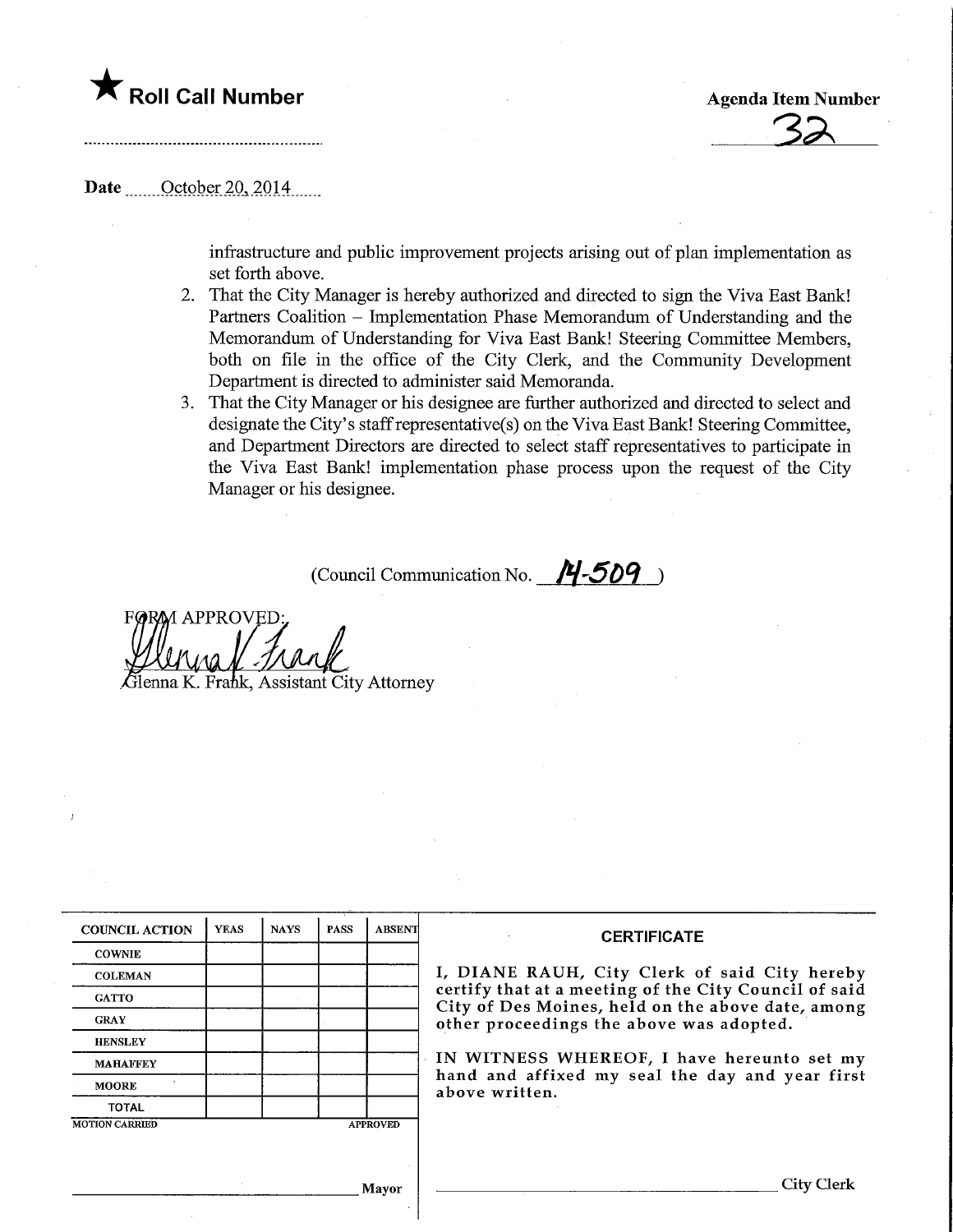# VIVA EAST BANK! PARTNERS COALITION IMPLEMENTATION PHASE MEMORANDUM OF UNDERSTANDING

# EFFECTIVE DATE: November 1. 2014

The City of Des Moines (hereinafter "Partner") has reviewed the Viva East Bank! Prospectus below that outlines a mission, vision and goals for work to be completed in Des Moines' East Bank neighborhoods and determined that it desires to be a partner of the Viva East Bank! Partners Coalition. The governing body of the Partner has authorized the Partner to enter into this Memorandum of Understanding.

### PURPOSE

The purpose of this Memorandum of Understanding ("MOD") is to signify the commitment of the members of the Viva East Bank! Partners Coalition to work together to create transformational change in the Des Moines neighborhoods of Martin Luther King Jr. Park, Capitol East, and Capitol Park (the East Bank) as outlined in the Neighborhood Revitalization Plans.

# COALITION STRUCTURE AND VISION

The Viva East Bank! Partners Coalition will operate as a neighborhood-focused, voluntary collaboration of public and private stakeholders in partnership with neighborhood residents to achieve the mutually agreed upon vision:

The East Bank Neighborhoods have a high quality of life, including a healthy real estate market with diverse housing options, viable businesses, quality educational opportunities and recreational amenities, and are viewed by neighborhood residents and by the community-at-large as attractive places that people choose to live and work.

A smaller steering committee serves as the decision-making body when critical or time-sensitive issues need to be addressed, and will help assemble resources for project implementation. Priority area, procedural and special issue work groups address specific topics or projects and monitor progress toward priority area-specific outcomes. A project management team will assist with coordination, communication, grant writing and administration, data tracking, resident engagement activities, and neighborhood capacity building.

### MISSION

To enhance the quality of life, reposition the real estate markets and reshape the images of the East Bank by building on the neighborhoods' unique assets and cultural diversity and through implementation of cross-sectoral work plans carried out by partner organizations that are designed to achieve the overarching, shared goals of Viva.

# SHARED STRATEGIC GOALS

- a. Improve the perception of and experience in the East Bank.
- b. Increase demand for living in the East Bank.
- c. Strengthen and support the engagement of existing residents to support behaviors, events and projects that result in proud and cohesive neighborhoods.
- d. Effectively connect the East Bank neighborhoods and individual residents to resources in order to achieve the goals outlined in the Neighborhood Revitalization Plans (see Appendix A for each neighborhood's priority areas and corresponding goals).

# BENEFITS TO PARTNER ORGANIZATION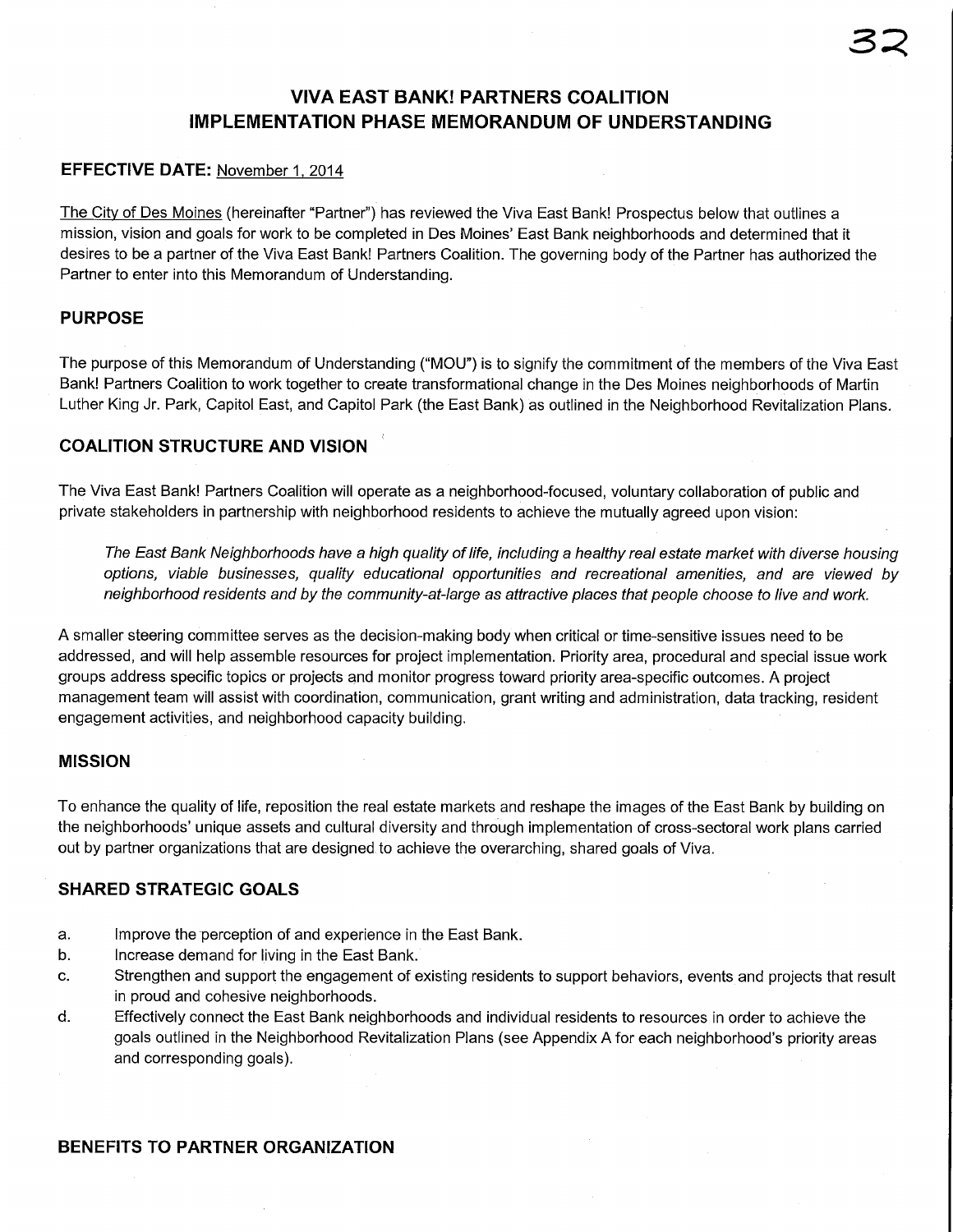The Partner is entering into this MOD because it believes that a true collective impact approach is necessary to achieve comprehensive and sustainable change in the East Bank. Additional benefits include:

- <\* Opportunity to collaborate and network with similar organizations as well as across sectors to advance Partner's own mission in support of Viva's shared strategic goals
- <\* Access to shared data and progress measurements; acknowledgement of contribution to attaining outcomes
- \* Joint fundraising to expand Partner capacity with relation to work plan(s)
- $*$  Recognition as a Viva East Bank Partner in publicity and marketing material

### OBLIGATIONS OF PARTNER ORGANIZATION

By executing this MOU, the Partner agrees to the following:

- \*> Identify themselves as a member of the Viva East Bank! Partners Coalition,
- \*:• Have representation on the Coalition (as identified in Appendix B) and actively participate in the following Work Group(s),
	- 1. Project Management Team
	- 2. Infrastructure / Public Spaces
	- 3. Business Districts
	- 4. Housing
	- 5. Community Programming (as necessary, related to Parks)
- <\* Work cooperatively toward achieving the shared outcomes of Viva East Bank! and work plans developed by the Partner's Work Group(s).,
- $\bullet$  Contribute staffing and other necessary resources toward neighborhood transformation as outlined in the work plans developed by the Partner's Work Group(s),
- <\* Track agency/organization related outcomes as identified in the Neighborhood Revitalization Plans and Priority Area Work Plans,
- $*$  Continually assess ways to link residents of the target area with existing services provided by the Coalition Member Organization, and
- <\* Incorporate opportunities to increase residents' knowledge and skills in order to strengthen the neighborhoods' capacity.
- \*> To support collaborative fundraising activities undertaken by Viva East Bank! on behalf of all members of the Coalition and to avoid competing for funding for activities in the three neighborhoods that could be construed as duplicative by funders.

### TERM OF THIS MEMORANDUM OF UNDERSTANDING

This MOD shall become effective on the date above and shall remain in force for the duration of Viva East Bank! or October 31, 2016, whichever is later. Partner organizations may withdraw from the Coalition upon written notice to the Steering Committee.

IN WITNESS WHEREOF, the parties have executed this Agreement on the day of 2014.

PRIMARY COALITION CONTACT BOARD APPROVAL (Meeting Minutes Included)

| Name  |
|-------|
| Title |

Name: Scott Sanders Name: Scott Sand<br>Title: City Manager<br>Title: City Manager

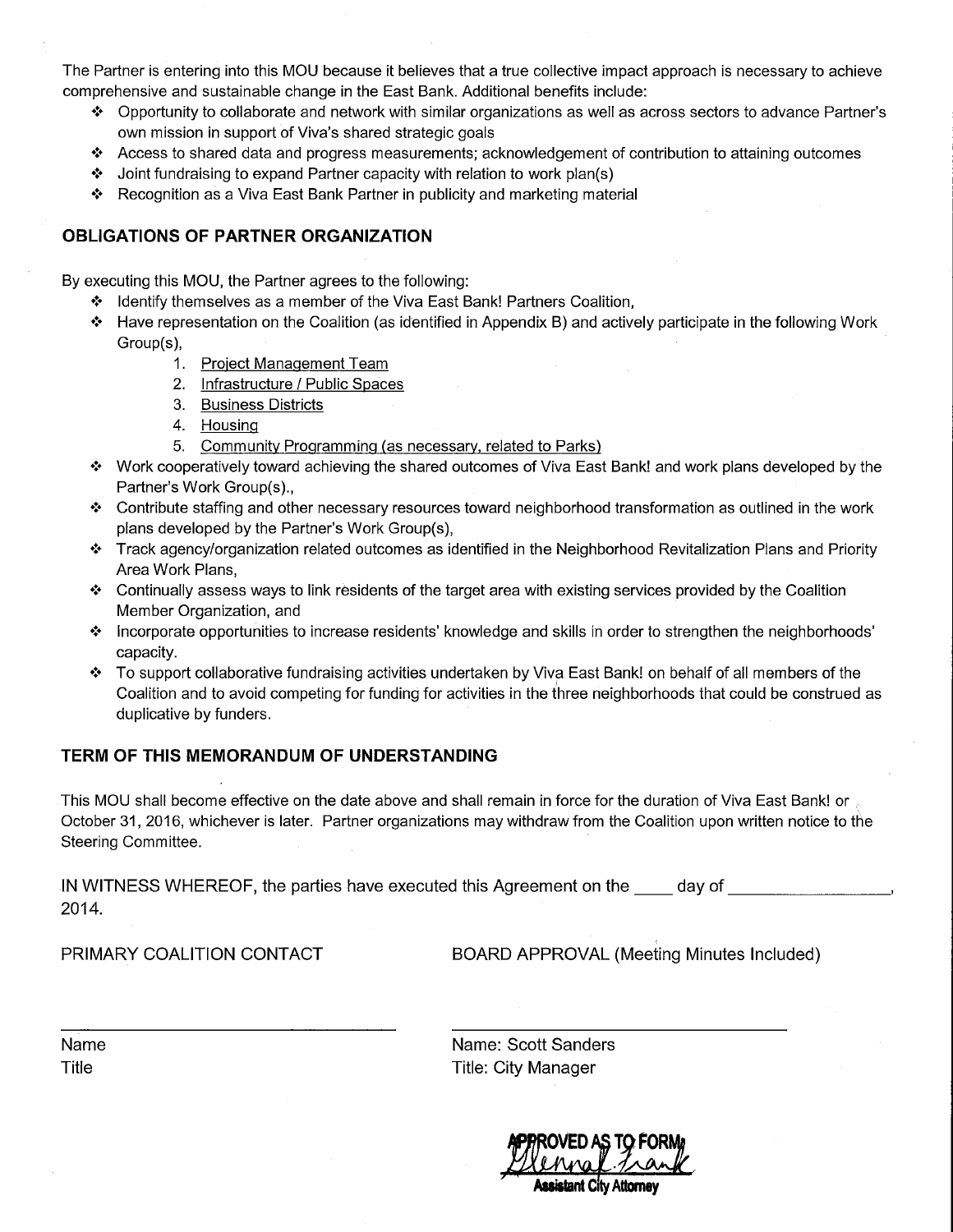# APPENDIX A: Priority Areas and Corresponding Goals, by Neighborhood

# Capitol East

#### Priority Area: HousinQ

- Improve the quality of the housing stock for homeowners and renters.
- Provide neighborhood opportunities for home repair.
- Promote redevelopment and creation of new housing in the neighborhood.

#### Priority Area: Infrastructure

- Create neighborhood 'gateway' corridor along E. 14th St. / E. 15th St. from 1-235 to Stewart Square and the south edge of Dean Ave.
- Improve overall pedestrian safety in the neighborhood and decrease pedestrian accidents.
- Enhance overall neighborhood appearance and maintain and improve existing parks.
- Address infrastructure repairs identified by residents.

#### Priority Area: Youth

•n

- Create a youth volunteer corps.
- Promote mentorship opportunities.
- Encourage parent and family involvement in youth activities.
- Expand opportunities for extracurricular activities and youth programming.

#### Priority Area: Community Building

- Increase capacity of the Neighborhood Association.
- Strengthen partnership with police liaison program in neighborhood.
- Promote multicultural appreciation.
- Expand community gathering spaces.

#### Priority Area: East Grand Commercial Corridor

- Create a distinct urban identity.
- Facilitate and expand commercial investment.
- Create a business association.
- Explore support for a community plaza on the East Grand corridor.

### Capitol Park

#### Priority Area: Housing

- Promote home repair and other housing related classes for homeowners, landlords, and renters
- Promote livability of Capitol Park.
- Improve the quality of housing in Capitol Park.

#### Priority Area: Community Building

- Build Capitol Park Neighborhood Association capacity.
- Strengthen relationship with Lutheran Hospital.

#### Priority Area: Crime and Safety

- Improve lighting throughout Capitol Park.
- Strengthen relationship with Des Moines Police Department.

#### Priority Area: Neighborhood Appearance

- Increase business occupancy rates.
- Boost the bikeability of Capitol Park.
- Raise the profile and improve the image of Capitol Park.
- Address vacancy, including Wallace School and other private properties.
- Improve conditions of infrastructure.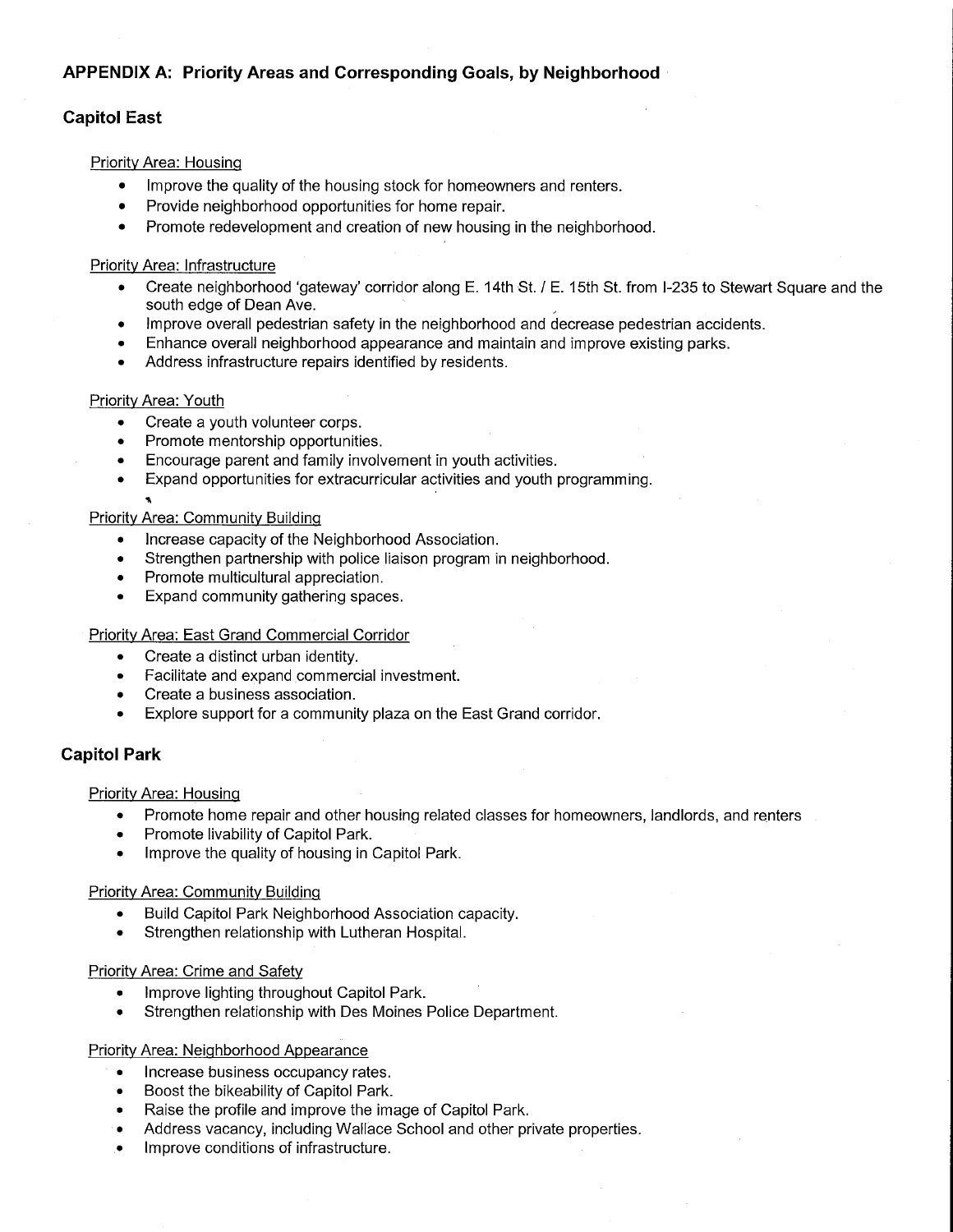- Improve the appearance of Neal Smith Trail from Cleveland Trailhead to South of University Avenue overpass.
- Beautify and enhance existing public space.

### Priority Area: Youth

- Collaborate with East Bank neighborhood associations to increase offerings of and participation in familycentered classes and activities.
- Build citywide alliances to enhance athletic programming for youth.
- Promote career development.
- Cooperate with citywide partners to increase offerings of youth arts programming.

# Martin Luther King Jr. Park

### Priority Area: Safety

Safety was identified not as a standalone priority area, but one that goes across all priority areas – meaning, that safety should be a consideration throughout the neighborhood plan.

#### Priority Area: Community Life

- Ensure residents of all ages and abilities have convenient access to healthy lifestyle choices.
- Bring neighbors and families together through community events.
- Expand the Community Education opportunities available in and around the neighborhood.
- Ensure that residents are aware of what is going on.

#### Priority Area: Infrastructure Improvements

- Improve conditions of existing infrastructure.
- Address traffic safety issues. •
- $\bullet$ Improve connectivity.

#### Priority Area: Housing

- Improve the overall condition of existing housing.
- Provide more housing choices in the neighborhood.
- Enhance overall neighborhood appearance.

#### Priority Area: Neighborhood Edges, Land Use, and Zoning

- Improve aesthetics around the edges of the neighborhood.
- Protect and support existing land uses in MLK Jr. Park that have been deemed desirable to retain.
- Promote a more appropriate mix of commercial and residential development along E. 14th Street and E. University Avenue.
- Reach consensus on the future land use designations for the area south of E. University Avenue between E. 16th Street and 1-235.
- Improve the buffer between the neighborhood and the railroad tracks.
- Improve connectivity.

#### **Priority Area: Youth**

- Provide structures programs and activities for youth that: build character, are educational, and/or teach life skills.
- Build a culture of respect, pride, and responsibility among area youth.
- Ensure residents are aware of available programs.

#### Priority Area: Parks

- Create a safe, inclusive gathering space for all residents of the community to interact.
- Make ML King Jr. Park a center for neighborhood information, where people can come to find out what is going on.
- Improve the functionality of the park for area residents.